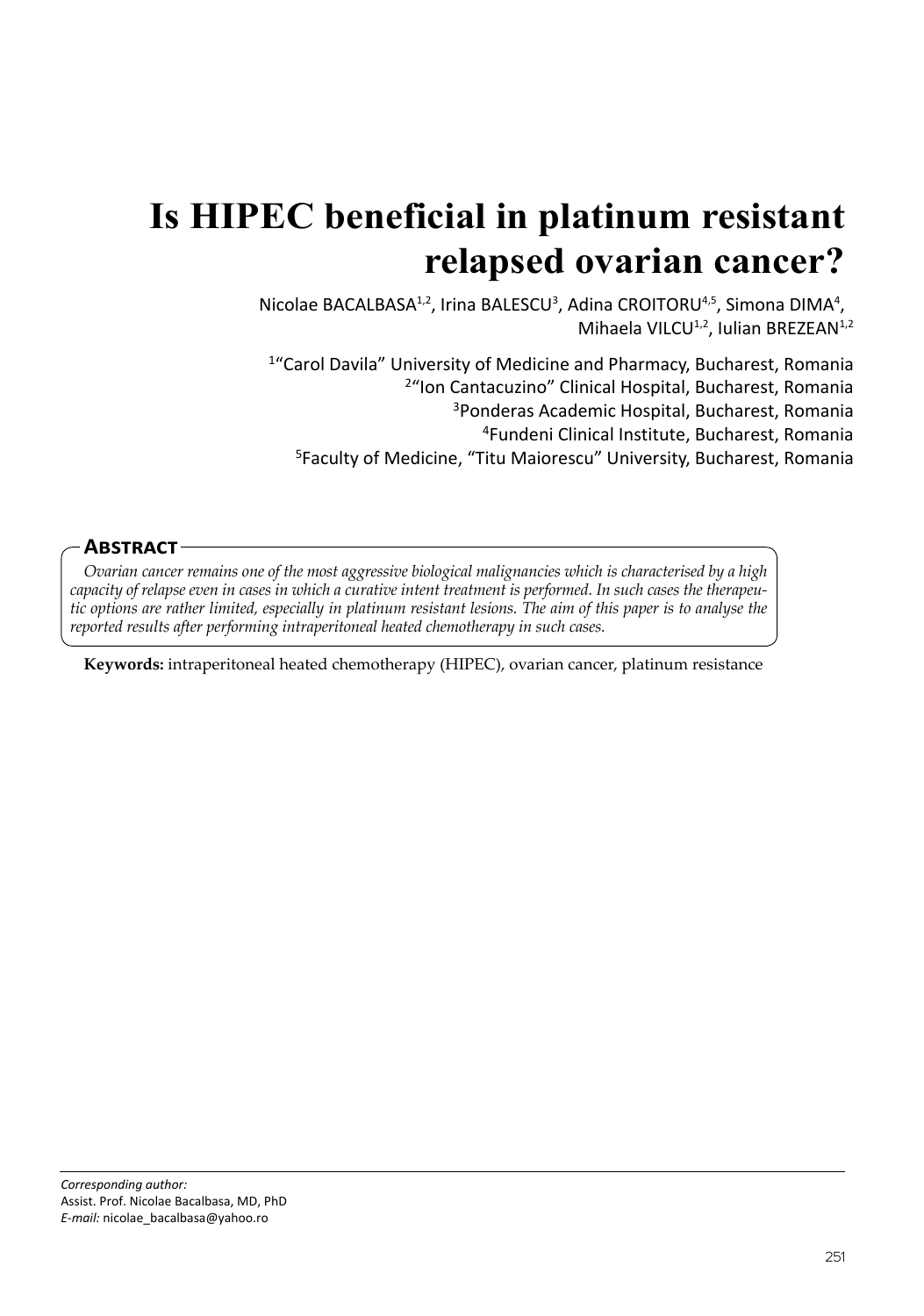quence, the chemotherapic agent will be able to concentrate and destroy the remnant microscopic disease (4-7). However, the procedure is an extremely demanding one and is associated with significantly higher risks of postoperative complications such as anastomotic leaks of postoperative hemoperitoneum. Therefore, it should be performed only in high specialised centers and in selected cases (7-9).

### **Definition of platinum resistant disease**

It has been widely demonstrated that even if the principles of debulking surgery to no residual disease are successfully applied and are followed by the administration of the standard adjuvant chemotherapeutic protocol based on taxanes and platinum salts, up to 70% of patients who had been initially diagnosed in an advanced stage of the disease will develop recurrent disease at a certain point of their evolution. However, one of the most important prognostic factors at the moment when relapsed ovarian cancer is diagnosed is represented by the disease free survival interval. Therefore, patients who develop recurrent disease within the first six months after completing the adjuvant platinum based chemotherapy are defined as being platinum resistant, while those who develop the recurrent disease after a longer period of time are considered to be platinum sensitive. The moment when recurrent disease is encountered has a crucial importance, according to this parameter different therapeutic strategies being performed: while in cases considered to be platinum sensitive a novel platinum based chemotherapy is feasible, in cases with recurrent, platinum resistant disease a second line chemotherapeutic strategy should be taken in consideration (9).

# **Studies investigating the efficacy of HIPEC in platinum resistant relapse**

The subject of HIPEC in chemo resistant ovarian cancer relapse has been widely studied so far; however, conflicting results have been reported, a standard therapeutic strategy not being established for the moment. However, the most relevant data come from the papers which compared the outcomes of platinum sensitive and platinum resistant cases.

One of the first papers which came to demonstrate the effectiveness of HIPEC in platinum resistant relapsed ovarian cancer was published by Bakrin *et al.* in 2012 and included 246 patients diagnosed with recurrent or persistent disease who were treated in two French centers between 1991

and 2008 (10). The authors reported a similar median survival between sensitive and resistant to platinum cases (52 months versus 48 months); the univariate analysis demonstrated that the long term outcomes were significantly influenced only by the peritoneal carcinomatosis index and by the completeness of cytoreduction. Moreover, the multivariate analysis demonstrated that when stratifying patients according to their peritoneal carcinomatosis index, cases in which the index was lower than 10 the overall prognostic was significantly influenced by the completeness of cytoreduction while in cases with a higher value of the peritoneal score, the completeness of cytoreduction did not influence the outcomes; in this latter category the only factor which seemed to influence the overall survival was represented by the performance status (10).

The data reported by the previous paper were completed one year later by the same study group which conducted a larger study in 13 French hospitals between January 1991 and December 2010. The study totalised 607 HIPEC procedures which were performed in 566 patients; among cases submitted to HIPEC for recurrent disease, there were 223 chemosensitive patients, 247 chemoresistant patients and four patients with undetermined status. When performing the survival analysis, the authors demonstrated that patients with chemoresistant lesions submitted to maximal debulking surgery and HIPEC reported a median survival of 51.6 months, while those with chemosensitive relapse experienced a median survival period of 47.2 months if complete cytoreduction was achieved; moreover, in multivariate analysis only the performance status and the peritoneal carcinomatosis index significantly impacted on the overall survival. Moreover, the authors underlined the fact that this significant benefit in terms of survival in resistant cases was achieved most often by the use of cisplatin (11). This aspect was explained through the fact that immediately after surgery, in the absence of the peritoneal adhesions and in the presence of the peritoneo-plasmatic barrier, a particular pharmacokinetic behaviour of the platinum salts is to expect (12). These data were considered to be pretty encouraging due to the fact that the median overall survival in chemotreated, platinum resistant recurrence is usually not longer than 12 months (13).

In the study conducted by Brown *et al.* and published in 2015 the authors included 53 patients submitted to HIPEC for recurrent ovarian cancer (14); among these cases there were 41 patients with platinum resistant disease in whom the au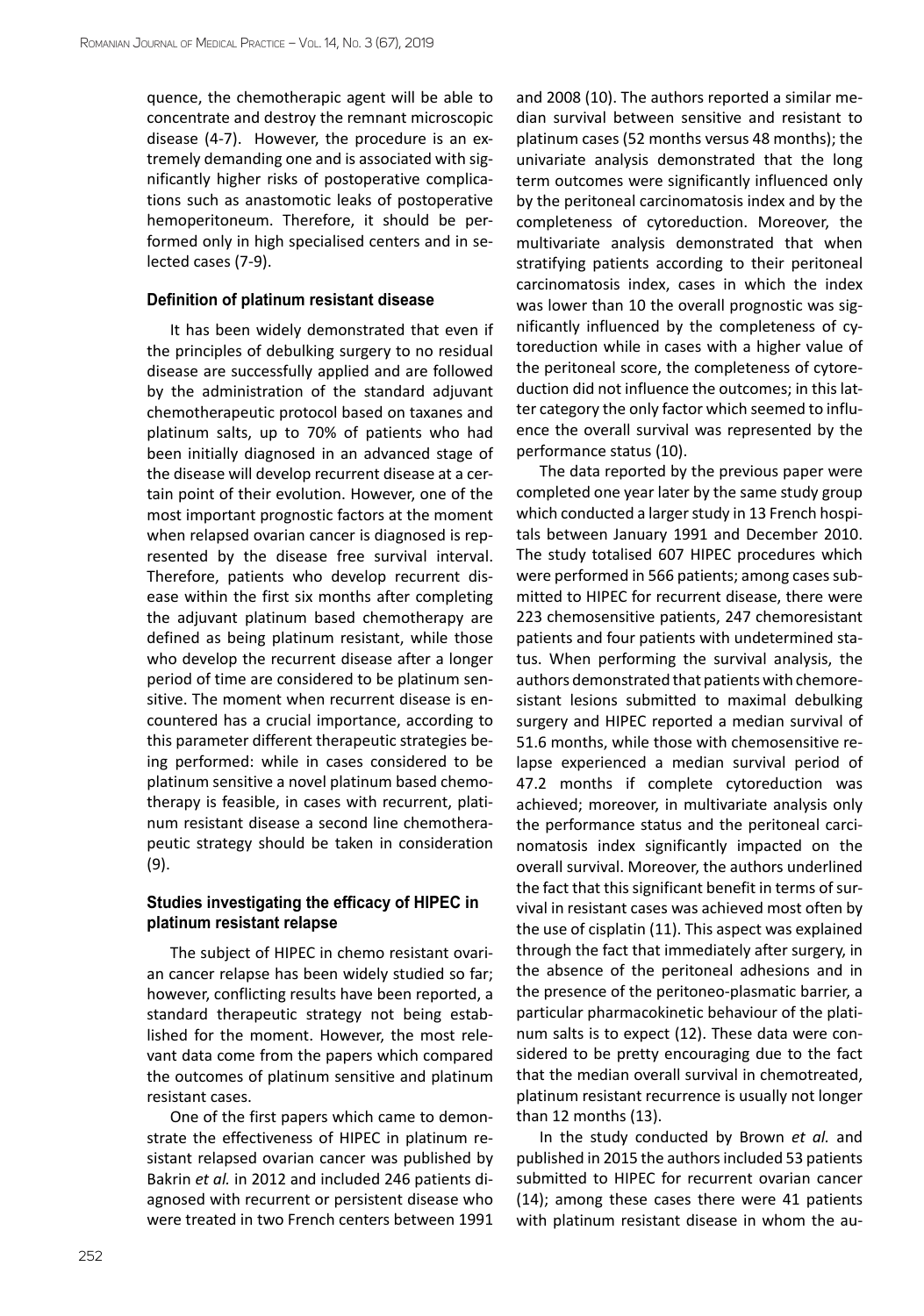thors used a 90 minutes perfusion of mitomycin C and 12 cases diagnosed with platinum sensitive disease in which a carboplatin/oxaliplatin perfusion was used. The median interval between the last cycle of chemotherapy and HIPEC for recurrent disease was of 42 weeks while the mean peritoneal carcinomatosis index was 19.1. The authors demonstrated that by using this method a significant benefit in terms of survival can be achieved even in heavily prechemotreated patients, irrespectively to the histopathological subtype; moreover, patients considered as being platinum resistant experienced an overall survival of 33.9 months while cases with platinum sensitive disease experienced an overall survival of 17.9 months. In the meantime the authors underlined once again the influence of the completeness of cytoreduction surgery whenever HIPEC association is performed  $(14).$ 

Another interesting study conducted on this theme was published by Spiliotis *et al.* and was published in the Annals of Surgical Oncology in 2015 (15). The study included 120 women submitted to surgery for relapsed ovarian cancer who were randomised in two groups: the first group was submitted to debulking surgery and HIPEC followed by systemic chemotherapy while the second group was submitted to debulking surgery followed by systemic chemotherapy. The authors demonstrated a significant difference in terms of survival for the first group (26.7 months versus 13.4 months) when compared to the second group; moreover, the authors observed no difference in terms of survival among chemoresistant and chemosensitive patients from the first group (the reported median survival being of 26.6 and 26.8 months respectively). In the meantime, among patients from the second group a significant difference in terms of survival was seen among platinum resistant and platinum sensitive cases (10.2 months versus 15.2 months, *p*=0.002). As for the type of chemotherapic agent which was used for the HIPEC procedure, it was represented by cisplatin and paclitaxel for platinum sensitive cases and doxorubicin and placlitaxel or mitomycin for platinum resistant lesions. These data came to demonstrate once again the utility of the method even in the setting of platinum resistant disease (15).

However, in a more recent study conducted by an Italian study group, conflicting results have been reported; contrarily to the French study, the Italian one came to demonstrate the efficacy of HIPEC exclusively in treating chemosensitive relapse from ovarian cancer; in the meantime, no clear benefit in terms of survival could be demonstrated for cases presenting resistant to platinum disease (16). Moreover, other studies excluded from the very beginning patients with platinum resistant disease from their study groups which aimed to investigate the effectiveness of HIPEC in recurrent ovarian cancer (17).

# **Conclusions**

Performing a HIPEC procedure in a patient with platinum resistant relapse remains a full of controversies issue, conflicting results being reported so far. However, the largest, randomised studies seem to clearly demonstrate the effectiveness of the procedure in terms of survival. Another intensively debated subject is represented by the chemotherapic agent who should be used; while most authors consider that in such cases other cytotoxic agents such as doxorubicin or mitomycin should be used, the French authors sustain the fact that platinum salts such as cisplatin should not be formally excluded.

#### **Acknowledgement**

This work was supported by the project entitled "Multidisciplinary Consortium for Supporting the Research Skills in Diagnosing, Treating and Identifying Predictive Factors of Malignant Gynecologic Disorders", project number PN-III-P1-1.2- PCCDI2017-0833.

*Conflict of interest:* none declared

#### **references**

- 1. Siegel RL, Miller KD, Jemal A. Cancer Statistics, 2017. *CA Cancer J.Clin.* 2017; 67: 7-30.
- 2. Ceresoli M, Verrengia A, Montori G et al. Effect of cytoreductive surgery and hyperthermic intraperitoneal chemotherapy on relapse pattern in primary epithelial

ovarian cancer: a propensity score based case-control study. *J.Gynecol.Oncol.* 2018; 29: e53.

3. Wang Y, Ren F, Chen P et al. Effects of CytoReductive surgery plus hyperthermic IntraPEritoneal chemotherapy (HIPEC) versus CytoReductive surgery for ovarian cancer patients: A systematic review and meta-analysis. *Eur.J.Surg.Oncol.* 2019; 45: 301-9.

4. Sugarbaker PH, Graves T, DeBruijn EA et al. Early postoperative intraperitoneal chemotherapy as an adjuvant therapy to surgery for peritoneal carcinomatosis from